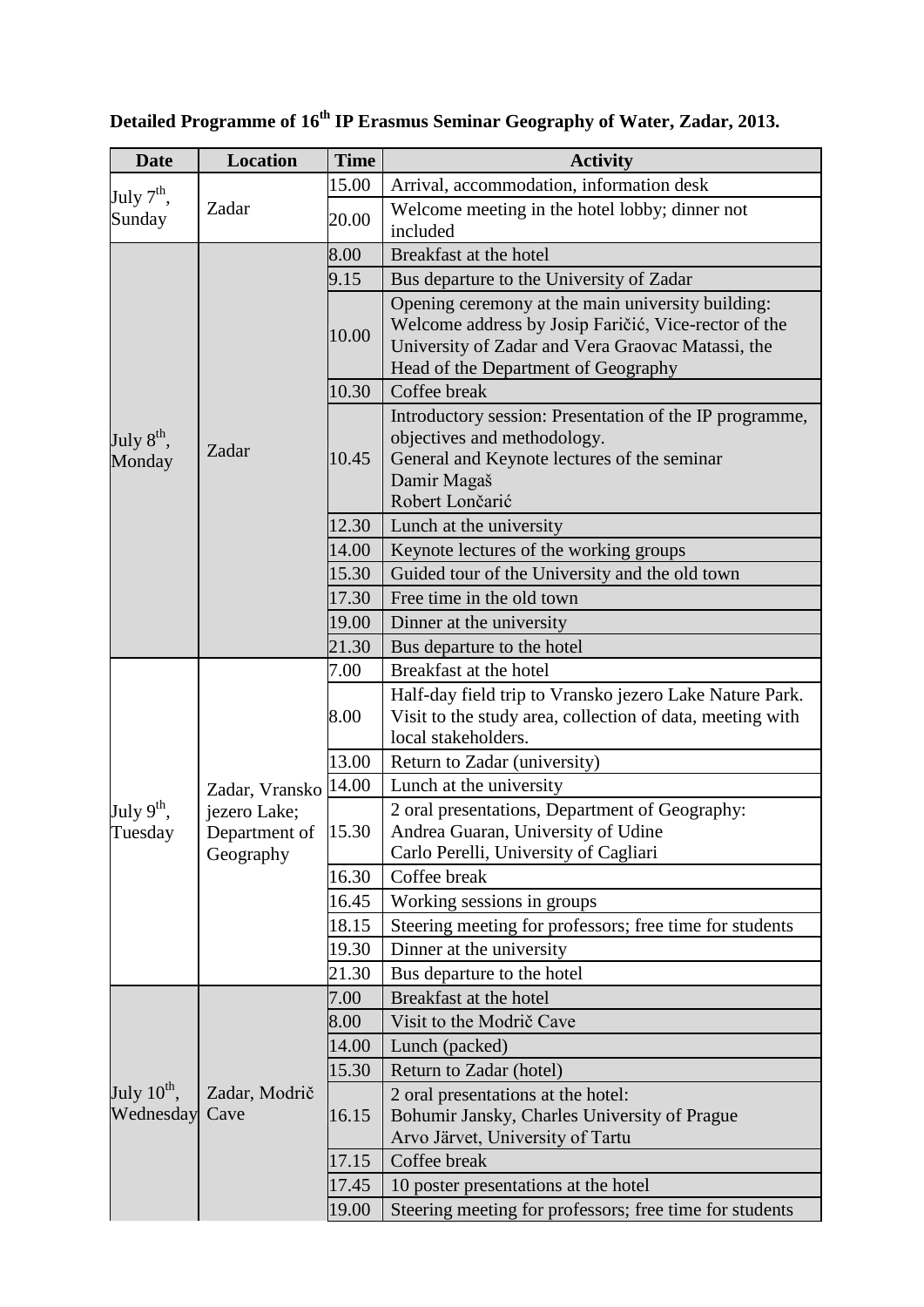|                                     |                                                         | 20.00 | Dinner at the hotel                                                                                                                            |
|-------------------------------------|---------------------------------------------------------|-------|------------------------------------------------------------------------------------------------------------------------------------------------|
| July $11^{\text{th}}$ ,<br>Thursday | Zadar                                                   | 7.30  | Breakfast at the hotel                                                                                                                         |
|                                     |                                                         | 8.30  | 3 oral presentations:<br>David Sampedro Sánchez, University of Seville<br>Zoltan Pal, University of Cluj<br>Silvia Piovan, University of Padua |
|                                     |                                                         | 10.00 | Coffee break                                                                                                                                   |
|                                     |                                                         |       | 3 oral presentations:                                                                                                                          |
|                                     |                                                         | 10.30 | Antti Roose, University of Tartu<br>Mark Vetter, University of Applied Science, Karlsruhe<br>Zoltán Wilhelm, University of Pécs                |
|                                     |                                                         | 12.00 | Coffee break                                                                                                                                   |
|                                     |                                                         | 12.15 | 8 poster presentations                                                                                                                         |
|                                     |                                                         | 13.30 | Lunch at the hotel                                                                                                                             |
|                                     |                                                         | 15.00 | 7 poster presentations                                                                                                                         |
|                                     |                                                         | 15.45 | Free time                                                                                                                                      |
|                                     |                                                         | 20.00 | Dinner at the hotel                                                                                                                            |
|                                     |                                                         | 7.00  | Breakfast at the hotel                                                                                                                         |
|                                     |                                                         | 7.45  | Bus departure to the harbour                                                                                                                   |
| July $12^{\text{th}}$ ,             | Dugi otok<br>Island,<br>Telašćica<br><b>Nature Park</b> | 8.30  | One-day boat field trip to the Telašćica Nature Park and<br>Dugi otok Island                                                                   |
|                                     |                                                         | 11.00 | Visit to the Telašćica Nature Park (Visit to the study<br>area, collection of data, meeting with local stakeholders)                           |
| Friday                              |                                                         | 12.30 | Lunch on the boat                                                                                                                              |
|                                     |                                                         | 13.30 | Visit to the Sali settlement (Visit to the study area,<br>collection of data, meeting with local stakeholders)                                 |
|                                     |                                                         | 17.30 | <b>Return to Zadar</b>                                                                                                                         |
|                                     |                                                         | 19.30 | Bus departure to the hotel                                                                                                                     |
|                                     |                                                         | 20.00 | Dinner at the hotel                                                                                                                            |
|                                     |                                                         | 7.30  | Breakfast at the hotel                                                                                                                         |
|                                     | <b>Krka National</b><br>Park                            | 9.00  | Trip to Krka National Park. Visit to the study area,<br>collection of data, meeting with local stakeholders.                                   |
| July $13^{\text{th}}$ ,<br>Saturday |                                                         | 14.00 | Lunch (packed)                                                                                                                                 |
|                                     |                                                         | 17.00 | Return to Zadar (hotel)                                                                                                                        |
|                                     |                                                         | 18.30 | Steering meeting for professors; free time for students                                                                                        |
|                                     |                                                         | 20.00 | Dinner at the hotel                                                                                                                            |
|                                     | Zadar<br>hinterland,<br>Pag Island                      | 7.30  | Breakfast at the hotel                                                                                                                         |
|                                     |                                                         | 8.30  | Trip to the Zadar's hinterland. Visit to the study area,<br>collection of data, meeting with local stakeholders                                |
| July $14^{\text{th}}$ ,<br>Sunday   |                                                         | 10.15 | Trip to Pag Island Lunch (packed)                                                                                                              |
|                                     |                                                         | 12.00 | Visit to the Veliko blato Lake, town of Pag, Museum of<br>salt;                                                                                |
|                                     |                                                         | 14.00 | Luch (packed), free time at the beach                                                                                                          |
|                                     |                                                         | 18.00 | Roman aqueduct in Novalja                                                                                                                      |
|                                     |                                                         | 18.30 | Return to Zadar (hotel)                                                                                                                        |
|                                     |                                                         | 20.00 | Dinner at the hotel                                                                                                                            |
| July $15^{\text{th}}$ ,             | Zadar,                                                  | 7.00  | Breakfast at the hotel                                                                                                                         |